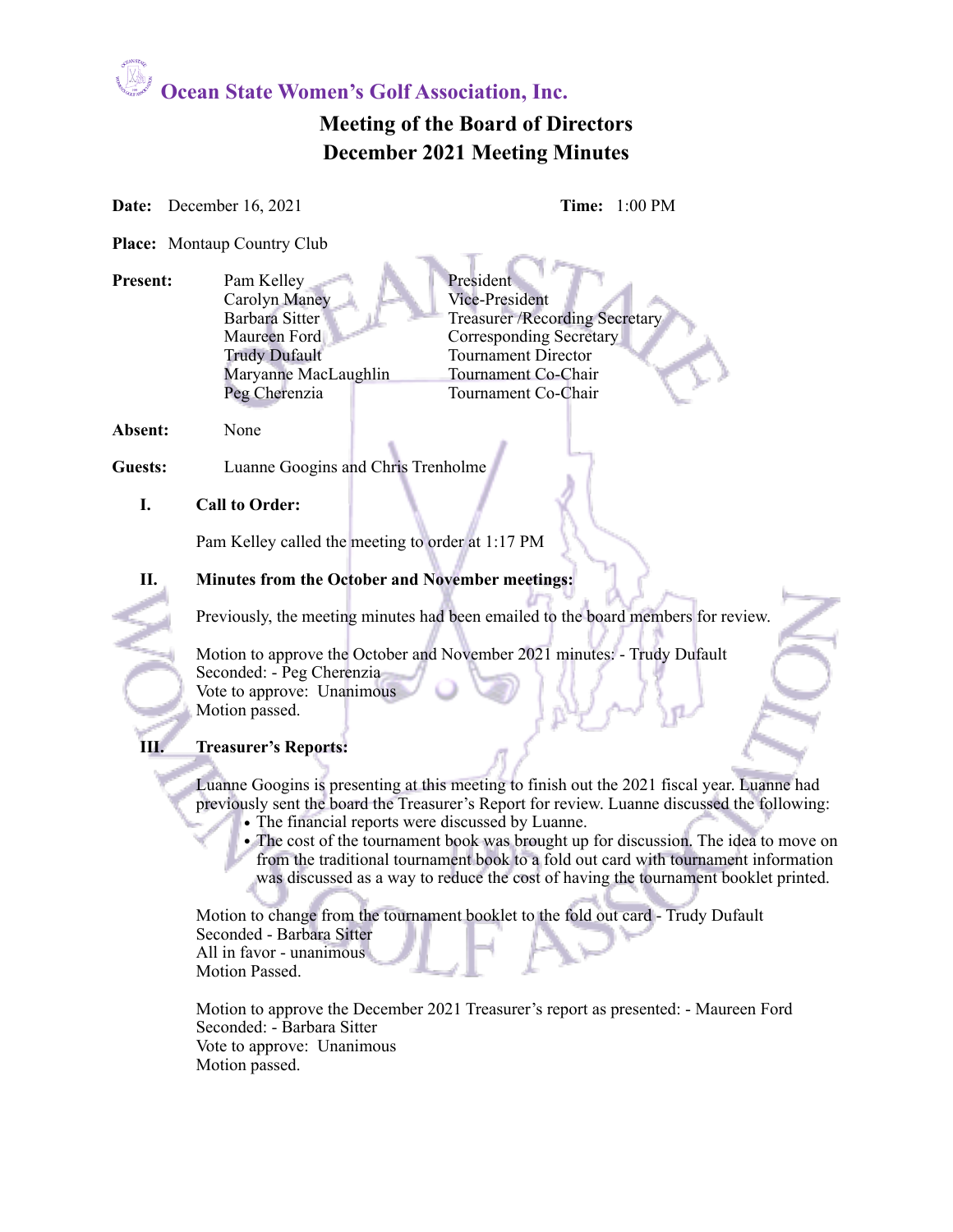# **Ocean State Women's Golf Association, Inc.**

#### **IV. Tournament Director's Report:**

Trudy Dufault discussed the 2022 tournament schedule. There are some tournaments on the schedule where lunch is not provided but where \$10 is given to participants to off set the cost of lunch. Trudy suggested that any board member or committee chair taking a free tournament should not receive the \$10 lunch stipend.

Motion to approve not providing any board member or committee chair taking a free tournament with the lunch stipend - Pam Kelley Seconded - Maureen Ford

All in Favor - Unanimous

Trudy Dufault also discussed that there are tournaments from 2021 where the association lost money on the tournament. Trudy requested that the following tournaments not be taken free by the board members and tournament chairs. The exception is the Tournament Director, she can take all tournaments at no cost:

- Lake of Isles
- Stonington Country Club
- Back Nine Club
- Quinnatisset Country Club

Motion to approve the above listed tournaments not be taken for free by board members and committee chairs with the exception of the Tournament Director, Trudy Dufault - Peg Cherenzia Seconded - Maureen Ford

All in Favor - Yes - 5, No - 1

Motion to approve the October 2021 Tournament Director's report as presented: - Maryanne MacLaughlin Seconded: - Carolyn Maney Vote to approve: Unanimous

Motion passed.

#### **V. Chair Reports:**

**Banquet Chair: Carolyn Maney** - No Report

**Appeals: Carolyn Maney** - No Report

**Data Coordinator: Chris Trenholme -** No Report.

**Nominating: Sheri Sunderland** - No Report.

**Rules: Karen Cabral - No report.** 

**Statistician: Jane Jordan** - No report.

**IT Coordinator: Wendy Ossman -** No Report.

**Tournament: MaryAnne MacLaughlin and Peg Cherenzia -** See submitted report in Appendix A.

**Publicity: Sandra Harper** - No report.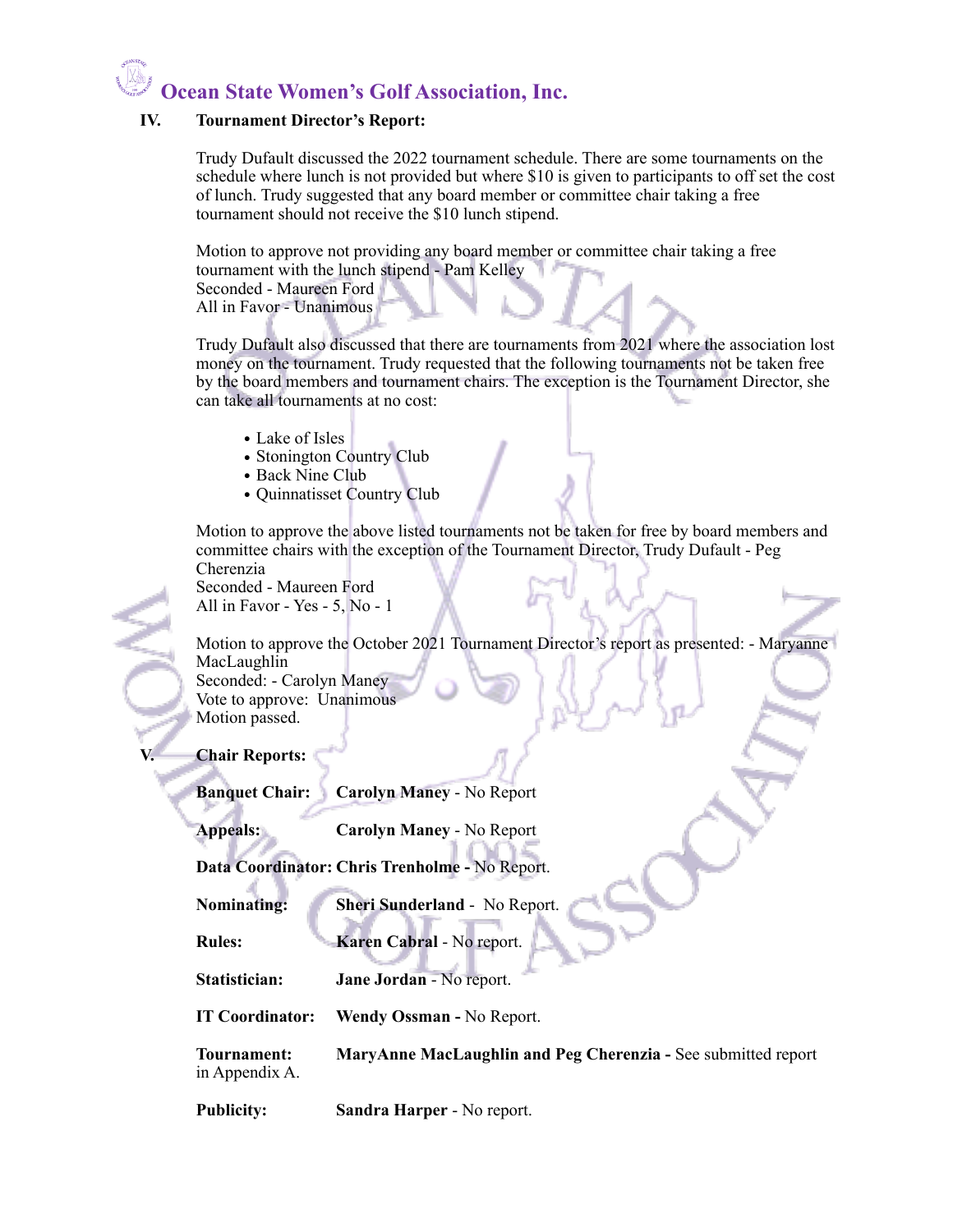# **Ocean State Women's Golf Association, Inc.**

#### **Photography: Betty Jean Shadeck** - No report.

Motion to approve the October 2021 Committee report as presented: - Barbara Sitter Seconded: - Peg Cherenzia Vote to approve: Unanimous Motion passed.

#### **VI. Unfinished Business:**

## **Banquet Recap - Carolyn Maney:**

Carolyn Maney asked for feedback on the annual banquet:

- **•** Barbara Sitter suggested that the voting be more structured as done in years past. It was decided that there would be two people handing out ballots and checking off names when ballots where given to membership for voting. The voting would be conducted after the candidates gave their speeches. When the votes were counted, the winners would be be announced without number of votes going to each candidate.
- **•** The majority of the food was good, however, the beef entree was over cooked.
- **•** Trudy Dufault suggested Cranston Country Club as a possible option for the 2022 annual banquet.
- **•** Maureen Ford discussed the challenges of the Dance Lesson she provided at the banquet. This venue and the number of participants was to large for the ability to easily provide the lessons.
- **•** Carolyn requested a list of the 2021 membership, Chris Trenholme to provide this to her.

#### **VII. New Business:**

The position of Recording Secretary needs to be filled until the election in November 2022. The current Recording Secretary is Barbara Sitter and she has been elected as Treasurer in the 2021 election cycle. The following two members have be brought to the board of directors for consideration:

- Beth Penkala
- Pat Dougherty

The board voted and Beth Penkala was appointed as the Recording Secretary. Thank you to both Beth and Pat for stepping forward to fill this position.

## **Next Scheduled Meeting:**

 The next OSWGA Board of Directors meeting is scheduled for: January 19, 2022 Zoom Meeting

#### **VIII. Adjournment:** The meeting adjourned at 3:15 PM